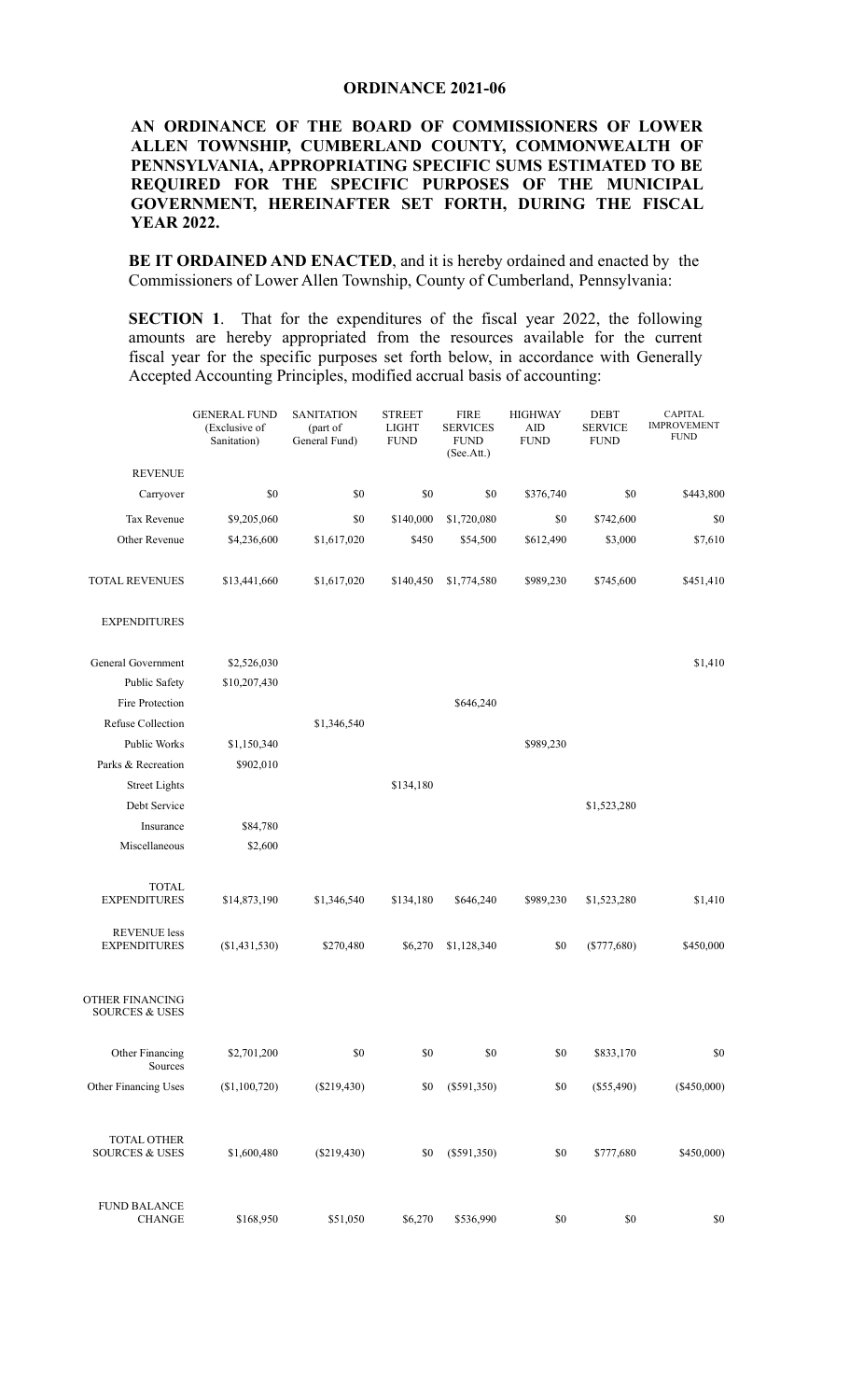SECTION 2. That for the expenses for the fiscal year 2022 the following amounts are hereby appropriated from the resources available for the current fiscal year for the specific purposes set forth below, in accordance with generally accepted accounting principles, accrual basis of accounting:

|                               | <b>POLICE</b><br><b>PENSION</b> | TOWNSHIP<br><b>PENSION</b> | <b>VOLUNTEER</b><br><b>FIRE SERVICE</b> |
|-------------------------------|---------------------------------|----------------------------|-----------------------------------------|
|                               | <b>FUND</b>                     | <b>FUND</b>                | <b>AWARD PROGRAM</b>                    |
| <b>OPERATING REVENUE</b>      |                                 |                            |                                         |
|                               |                                 |                            |                                         |
| Investment earnings           | \$1,660,000                     | \$1,063,000                | \$31,000                                |
| <b>Employer Contributions</b> | \$338,170                       | \$337,240                  | \$3,770                                 |
| <b>Employee Contributions</b> | \$137,190                       | \$20,560                   | \$0                                     |
| <b>TOTAL</b>                  | \$2,135,360                     | \$1,420,800                | \$34,770                                |
|                               |                                 |                            |                                         |
| <b>OPERATING EXPENSES</b>     |                                 |                            |                                         |
|                               |                                 |                            |                                         |
| <b>Benefits</b>               | \$468,760                       | \$261,210                  | \$21,400                                |
| Administration                | \$9,000                         | \$15,000                   | \$5,000                                 |
|                               |                                 |                            |                                         |
| <b>TOTAL</b>                  | \$477,760                       | \$276,210                  | \$26,400                                |
|                               |                                 |                            |                                         |
| <b>NET INCOME (LOSS)</b>      | \$1,657,600                     | \$1,144,590                | \$8,370                                 |

SECTION 3. The budget presented above represents the legal level of budgetary control. An estimate of the specific items making up the amounts appropriated to the respective departments is on file in the Lower Allen Township administrative office, 2233 Gettysburg Road, Camp Hill, Pennsylvania.

SECTION 4. That any ordinance, or part of any ordinance, conflicting with this Ordinance be and the same is hereby repealed insofar as the same effects of this Ordinance.

**ENACTED AND ORDAINED** into an Ordinance this  $13<sup>th</sup>$  day of December 2021

 $\mathcal{L}_\text{max} = \frac{1}{2} \sum_{i=1}^n \mathcal{L}_\text{max}(\mathbf{x}_i - \mathbf{y}_i)$ 

## Attest: BOARD OF COMMISSIONERS (Corporate Seal) LOWER ALLEN TOWNSHIP

.

(Assistant) Secretary (Vice) President